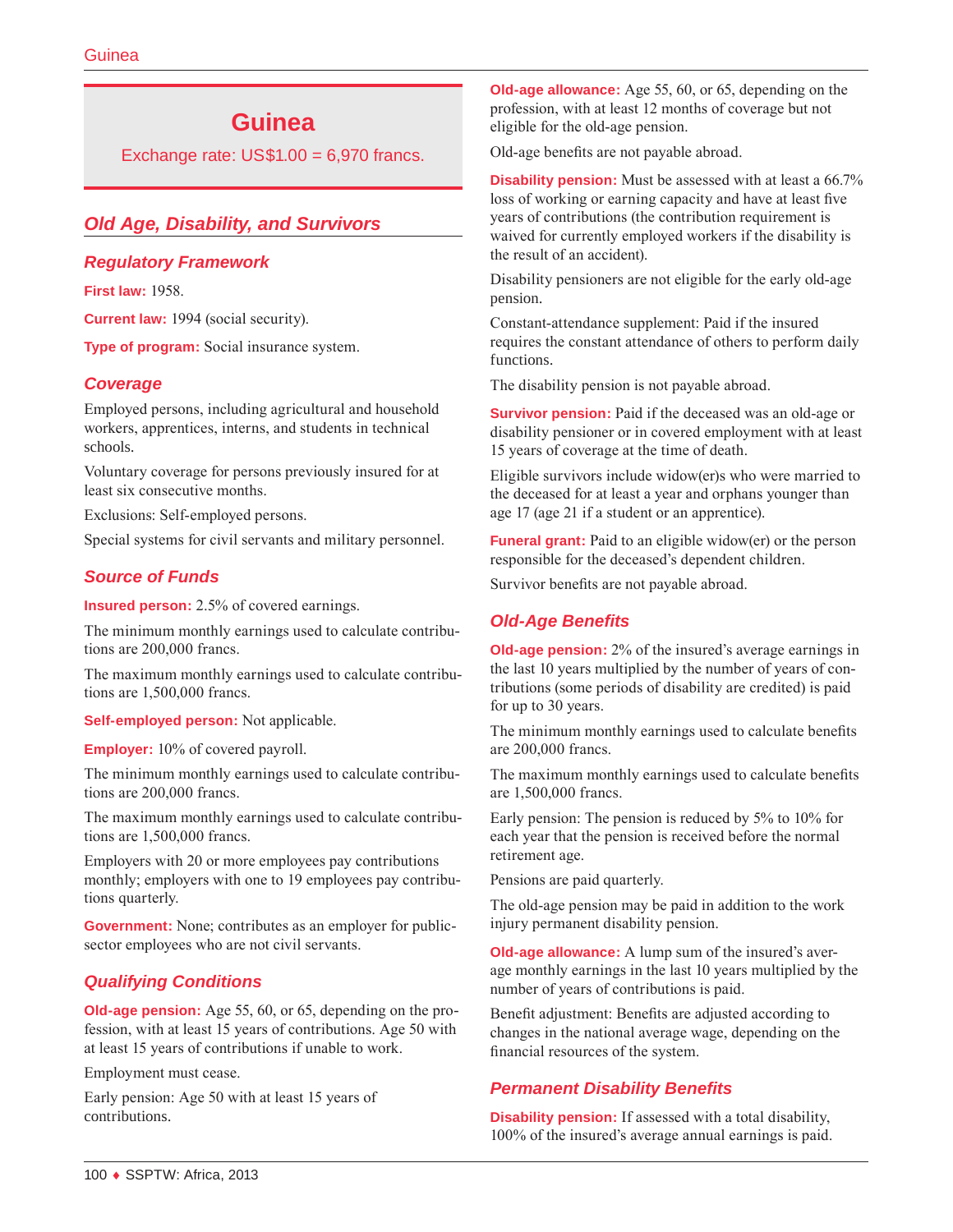Partial disability: 40% of the insured's average annual earnings is paid if the insured is able to partially perform any suitable work.

The minimum monthly earnings used to calculate benefits are 200,000 francs.

The maximum monthly earnings used to calculate benefits are 1,500,000 francs.

Constant-attendance supplement: 20% of the disability pension is paid.

The disability pension ceases at age 55 and is replaced by an old-age pension of the same value.

Pensions are paid quarterly.

Benefit adjustment: Benefits are adjusted according to changes in the national average wage, depending on the financial resources of the system.

### *Survivor Benefits*

**Survivor pension:** 50% of the old-age or disability pension the deceased received or was entitled to receive is paid.

Eligible survivors include a widow(er) and full orphans. If there is more than one widow(er) or full orphan, the pension is split equally.

The pension ceases on remarriage or cohabitation.

**Orphan's pension:** 10% of the old-age or disability pension the deceased received or was entitled to receive is paid to each eligible orphan; 20% to each full orphan.

All survivor benefits combined must not exceed 100% of the pension the deceased received or was entitled to receive.

Survivor pensions are paid quarterly.

Benefit adjustment: Benefits are adjusted for changes in the national average wage, depending on the financial resources of the system.

**Funeral grant:** A lump sum of 90 days of the deceased's daily wage, up to three times the deceased's monthly earnings used to calculate contributions is paid.

# *Administrative Organization*

Ministry of Social Affairs, the Promotion of Women's Interests, and Childhood ([http://www.guinee.gov.gn\)](http://www.guinee.gov.gn) provides general supervision.

National Social Security Fund [\(http://www.cnss.org.gn](http://www.cnss.org.gn)), managed by an administrative council, administers the program.

# *Sickness and Maternity*

# *Regulatory Framework*

**First law:** 1960.

**Current law:** 1994 (social security).

**Type of program:** Social insurance system.

### *Coverage*

Employed persons, including agricultural and household workers.

Voluntary coverage for persons previously insured for at least six consecutive months.

Exclusions: Self-employed persons.

### *Source of Funds*

**Insured person:** 2.5% of covered earnings for sickness benefits only. For maternity cash benefits, see Family Allowances.

The minimum monthly earnings used to calculate contributions are 200,000 francs.

The maximum monthly earnings used to calculate contributions are 1,500,000 francs.

**Self-employed person:** Not applicable.

**Employer:** 4% of covered payroll for sickness benefits only. For maternity cash benefits, see Family Allowances.

The minimum monthly earnings used to calculate contributions are 200,000 francs.

The maximum monthly earnings used to calculate contributions are 1,500,000 francs.

Employers with 20 or more employees pay contributions monthly; employers with one to 19 employees pay contributions quarterly.

**Government:** None; contributes as an employer for publicsector employees who are not civil servants.

### *Qualifying Conditions*

**Cash sickness and medical benefits:** Must have at least three months of covered employment with at least 18 days or 120 hours of work a month.

**Cash maternity benefits:** Must be in insured employment.

### *Sickness and Maternity Benefits*

**Sickness benefit:** 100% of the insured's average earnings in the three months before the leave begins is paid (the labor code requires the employer to pay 50% of the cost) after an eight-day waiting period for up to 13 weeks. The benefit may be extended to 26 weeks if the insured has at least one year of coverage with 250 days of employment in the last 12 months (the labor code requires the employer to pay full wages during the waiting period).

The minimum monthly earnings used to calculate benefits are 200,000 francs.

The maximum monthly earnings used to calculate benefits are 1,500,000 francs.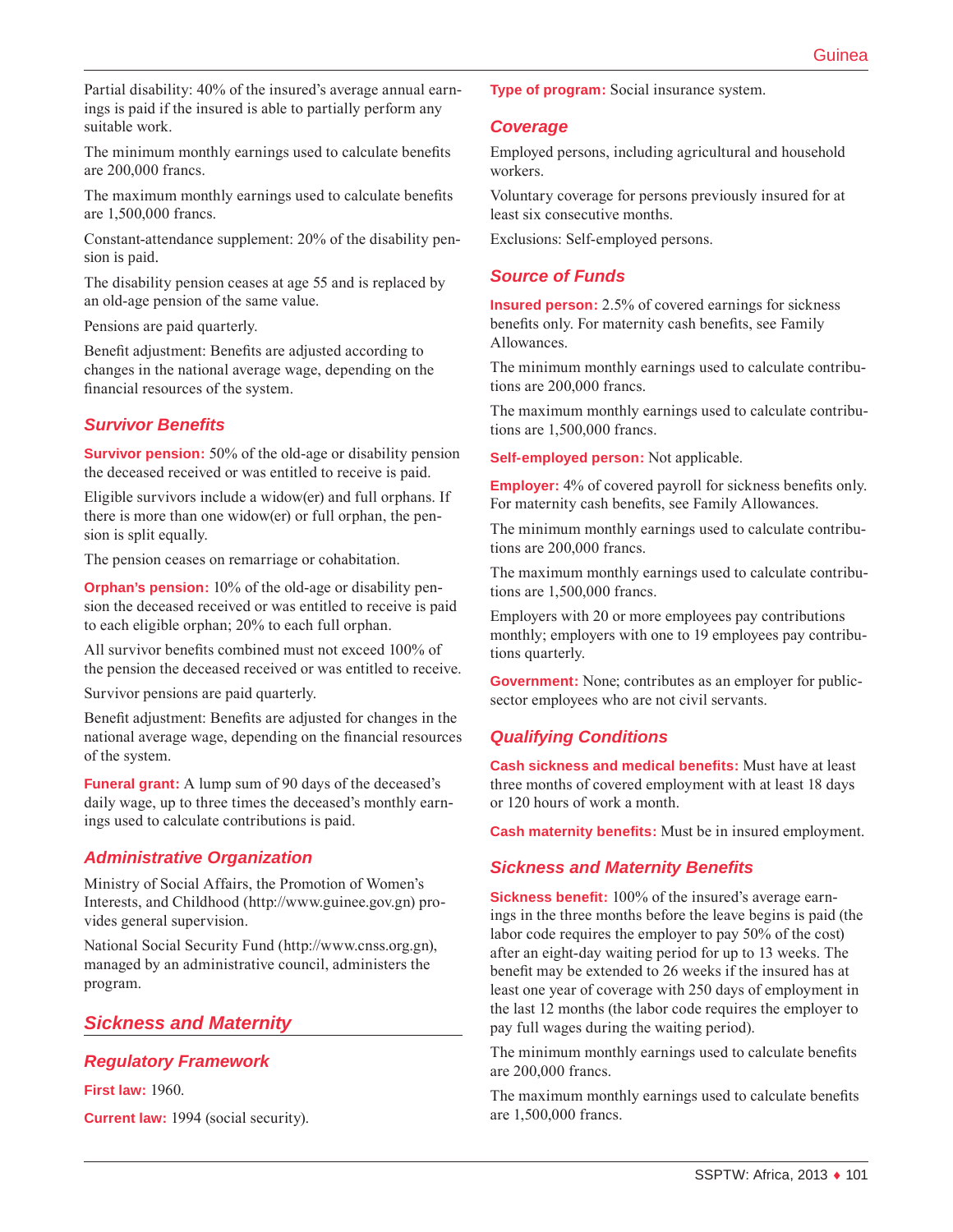The maximum duration of benefits is one year for a permanent incapacity.

**Maternity benefit:** 100% of the insured's average earnings in the three months before the leave begins is paid (the labor code requires the employer to pay 50% of the cost) for up to six weeks before and eight weeks after the expected date of childbirth; 10 weeks after childbirth for multiple births; up to 12 weeks after childbirth if there are complications.

The minimum monthly earnings used to calculate benefits are 200,000 francs.

The maximum monthly earnings used to calculate benefits are 1,500,000 francs.

# *Workers' Medical Benefits*

Doctors, hospitals, and pharmacists paid directly by the National Social Security Fund provide medical service benefits. Benefits include general, maternity, and specialist care; surgery; hospitalization for up to two years; medicine; prostheses; laboratory services; and transportation.

Benefits are provided after an eight-day waiting period during which the employer and the insured share the medical care costs equally.

Cost sharing: The insured pays 30% of the cost of medicine and does not pay for the treatment of cancer, cholera, smallpox, tetanus, and tuberculosis.

# *Dependents' Medical Benefits*

**Medical benefits for dependents:** Medical benefits for dependents are the same as those for the insured.

Eligible dependents include the spouse and children younger than age 17 (age 21 if a student or disabled).

# *Administrative Organization*

Ministry of Social Affairs, the Promotion of Women's Interests, and Childhood ([http://www.guinee.gov.gn\)](http://www.guinee.gov.gn) provides general supervision.

National Social Security Fund [\(http://www.cnss.org.gn](http://www.cnss.org.gn)), managed by an administrative council, administers the program.

# *Work Injury*

# *Regulatory Framework*

**First law:** 1932.

**Current law:** 1994 (social security).

**Type of program:** Social insurance system.

#### *Coverage*

Employed persons, including agricultural and household workers, apprentices, interns, and students in technical schools.

Exclusions: Self-employed persons.

Special system for civil servants.

# *Source of Funds*

**Insured person:** None.

**Self-employed person:** Not applicable.

**Employer:** 4% of covered payroll.

The minimum monthly earnings used to calculate contributions are 200,000 francs.

The maximum monthly earnings used to calculate contributions are 1,500,000 francs.

Employers with 20 or more employees pay contributions monthly; employers with one to 19 employees pay contributions quarterly.

**Government:** None; contributes as an employer for publicsector employees who are not civil servants.

# *Qualifying Conditions*

**Work injury benefits:** There is no minimum qualifying period. Accidents that occur while commuting to and from work are covered.

# *Temporary Disability Benefits*

50% of the insured's average daily wage in the month before the disability began is paid for the first 28 days; thereafter, 66.7% of the average daily wage. The benefit is paid from the day after the disability began until full recovery or certification of permanent disability. Benefits may be adjusted if the disability lasts more than one month.

The minimum monthly earnings used to calculate benefits are 200,000 francs.

The maximum monthly earnings used to calculate benefits are 1,500,000 francs.

Benefits are paid monthly.

# *Permanent Disability Benefits*

**Permanent disability pension:** If assessed with a total disability, 70% of the insured's average earnings in the 12 months before the disability began is paid.

The minimum monthly earnings used to calculate benefits are 200,000 francs.

The maximum monthly earnings used to calculate benefits are 1,500,000 francs.

Partial disability: If the assessed degree of disability is at least 15%, a percentage of the full pension is paid according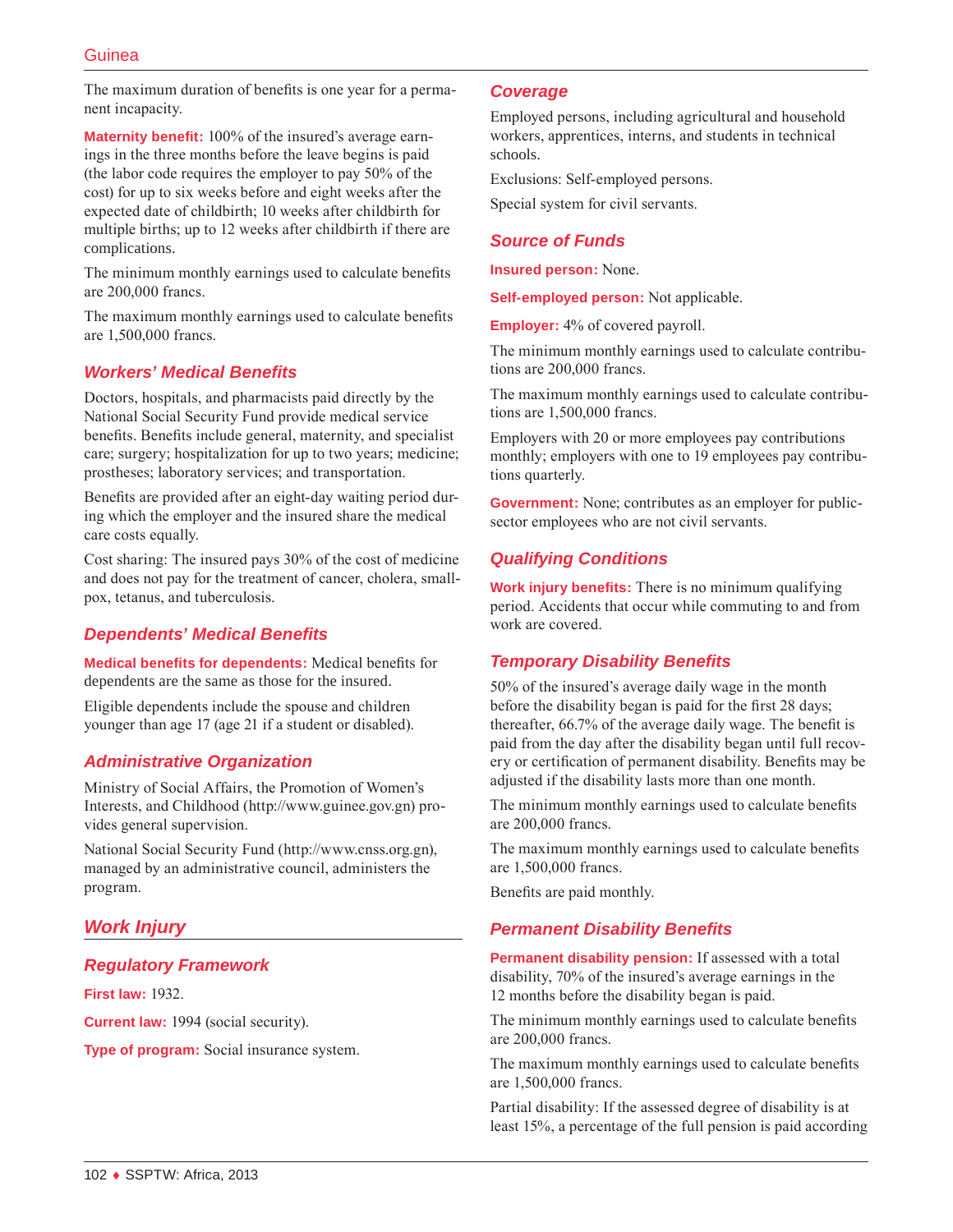to the assessed degree of disability; from 1% to 14%, a lump sum is paid.

Pensions are paid quarterly.

The permanent disability pension may be paid in addition to the old-age pension.

Benefit adjustment: Benefits are adjusted periodically.

# *Workers' Medical Benefits*

Benefits include medical and surgical care, hospitalization, medicine, prostheses, rehabilitation, and transportation.

### *Survivor Benefits*

**Survivor pension:** 30% of the deceased's average earnings in the last 12 months before the disability began is paid to the widow(er). The surviving spouse must have been married to the deceased for at least one year before the disability began. If there is more than one eligible widow(er), the pension is split equally.

The pension ceases on remarriage or cohabitation, and a lump sum is paid.

Remarriage settlement: A lump sum of three years of pension is paid.

**Orphan's pension:** 15% of the deceased's average earnings in the last 12 months before the disability began is paid to each of the first two orphans younger than age 17 (age 21 if a student); 10% to each additional orphan; 20% to each full orphan.

**Dependent relative's pension:** 10% of the deceased's average earnings in the 12 months before the disability began is paid to each surviving dependent relative, up to 20%.

The minimum monthly earnings used to calculate benefits are 200,000 francs.

The maximum monthly earnings used to calculate benefits are 1,500,000 francs.

All survivor benefits combined must not exceed 85% of the deceased's average earnings in the 12 months before the disability began.

Pensions are paid quarterly.

**Funeral grant:** Up to 25% of the minimum monthly earnings used to calculate benefits is paid.

The minimum monthly earnings used to calculate benefits are 200,000 francs.

Benefit adjustment: Benefits are adjusted periodically.

### *Administrative Organization*

Ministry of Social Affairs, the Promotion of Women's Interests, and Childhood ([http://www.guinee.gov.gn\)](http://www.guinee.gov.gn) provides general supervision.

National Social Security Fund [\(http://www.cnss.org.gn](http://www.cnss.org.gn)), managed by an administrative council, administers the program.

# *Family Allowances*

### *Regulatory Framework*

**First law:** 1956.

**Current law:** 1994 (social security).

**Type of program:** Employment-related system.

#### *Coverage*

Employed persons, including agricultural and household workers.

Exclusions: Self-employed persons.

Special systems for civil servants and military personnel.

### *Source of Funds*

**Insured person:** None.

**Self-employed person:** Not applicable.

**Employer:** 2% of covered payroll.

The employer contributions also finance cash maternity benefits under Sickness and Maternity.

The minimum monthly earnings used to calculate contributions are 200,000 francs.

The maximum monthly earnings used to calculate contributions are 1,500,000 francs.

Employers with 20 or more employees pay contributions monthly; employers with one to 19 employees pay contributions quarterly.

**Government:** None; contributes as an employer for publicsector employees who are not civil servants.

# *Qualifying Conditions*

**Family allowances:** The child must be younger than age 17. The parent must have at least three months of insured employment with at least 18 days or 120 hours of employment a month or receive other social insurance benefits.

# *Family Allowance Benefits*

**Family allowances:** 1,500 francs a month is paid for each child, up to 10 children.

Benefits are paid quarterly.

Benefit adjustment: Benefits are adjusted periodically.